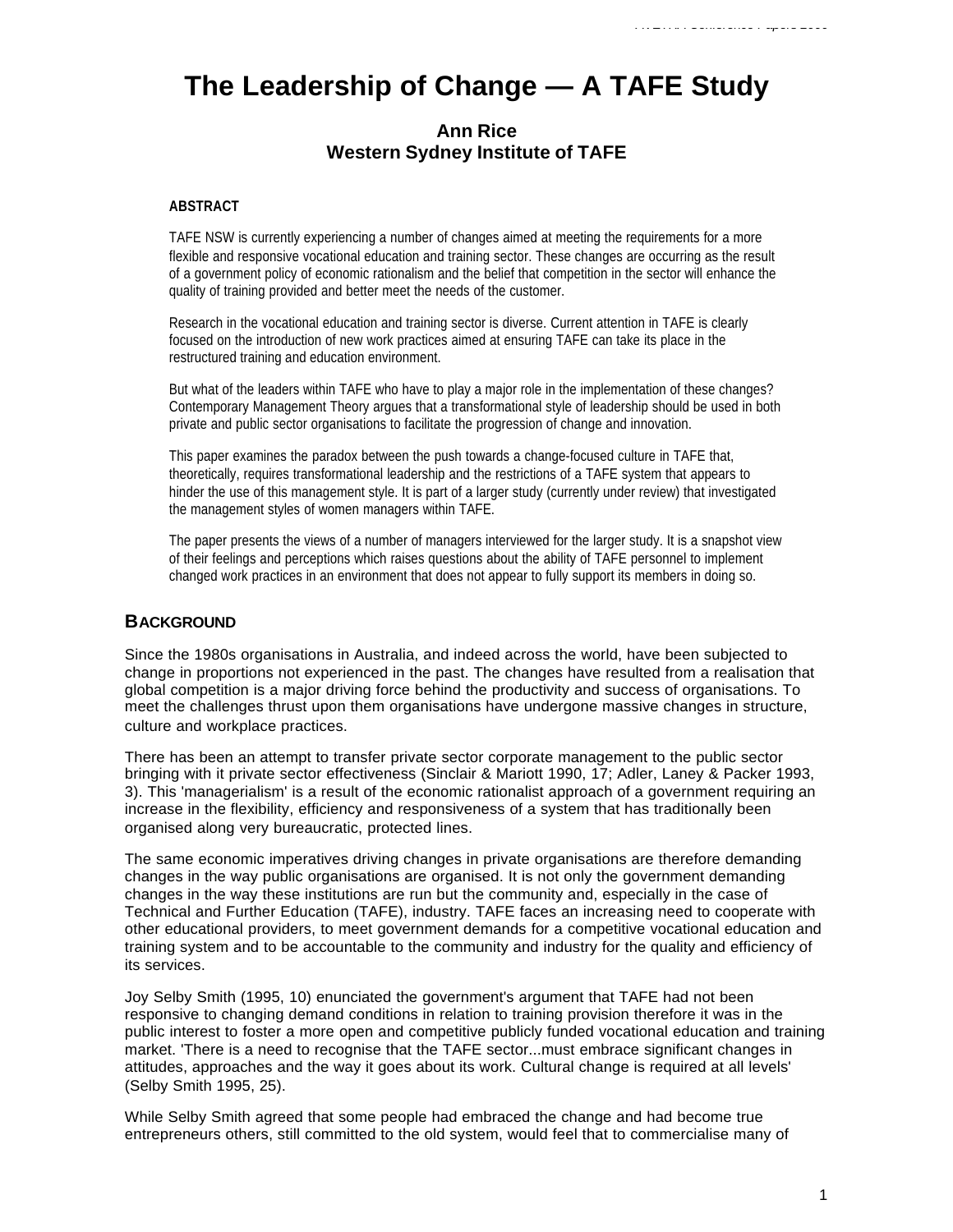TAFE's operations was to go against the 'higher' purpose of TAFE (Kell 1992, 6; Raethel 1996, 12; Anderson 1996, 37). They believed that TAFE would lose the support of the community if it perceived the organisation was moving away from its central role of teaching and supporting students especially those who were economically and socially disadvantaged.

Goozee (1993, 170) felt the next decade in TAFE would be a time of instability as its systems and managers attempted to meet the new demands placed upon them within a climate of sluggish economic activity and funding constraints. At a time when sources of funding were becoming fragmented and marginalised TAFE would have to battle to maintain its status and identity as a major provider of vocational education and training.

Management in TAFE, therefore, faces twin tensions - between the demand for flexibility and responsiveness and the imposition of tighter management structures to ensure accountability within a system of much stricter economic restraints (Daws 1995, 97).

## **A NEW MODEL OF LEADERSHIP**

It has been argued that the traditional style of management is inappropriate for today's organisation. A more flexible, responsive leader displaying high trust, participative management styles is needed to replace the autocratic, individualised, competitive leader who was found to be effective in the past (Smith & Hutchinson 1995, 93).

Current management literature focuses on the 'transformational' leadership style as meeting the requirements for organisations of the future (Rosener 1990; Limerick & Cunnington 1993; Alimo-Metcalfe 1995; Parry, 1996).

Sergiovanni (1990), Hallinger (1992), Duignan and Macpherson (1992), Ozga (1993), Adler, Laney and Packer (1993) and Burford (1996) argue that this shift to a transformational leader is required in educational institutions. They contend that the leaders in these institutions should no longer be administration managers or instructional leaders. Rather they need to decentralise authority over curriculum decisions, expand roles for teachers, students and the community in decision making and emphasise active learning. The transformational leader in education is envisaged as one who communicates a sense of excitement, originality and freshness to the organisation. The transformational leader also challenges others to participate in defining the vision and the preferred way of acting in education. According to Chui, Sharpe and McCormick (1996, 31) this last characteristic, vision, is 'essential to effective transformational leadership' and is what 'distinguishes leader from manager'.

## **THE STUDY**

A study was conducted to examine the management styles of senior women managers at the Head of Studies level within the context of TAFE. The aim was to gather information on how the managers perceive their styles and to obtain the perception of others influenced by their management style. Interviews were conducted with three women executives (Institute and College Directors) in the first stage of the study to supplement a very meagre literature review of the cultural context within which women managers find themselves in TAFE. The second stage of the study involved gathering information from four women Head of Studies and seven of their nominated colleagues (both male and female). The participants in the study came from different discipline areas in different TAFE colleges located in the metropolitan area of Sydney.

A qualitative approach was chosen for the study using the case study methodology because it allowed an understanding and an interpretation of the world as seen from the experiences and perceptions of the study participants (Fonow & Cook 1991). It also allowed an interpretation of conceptual categories developed from thick description (Patton 1980). As the case study simply provides a snap-shot of a situation at one point in time there was no attempt to generalise the findings of this research to another time or place.

Whilst the main focus of the study centred around the management styles of women in TAFE (Rice 1997), a number of interesting issues regarding the impact of changing work practices on this management style came to light. This paper presents some of these findings. It must be noted that the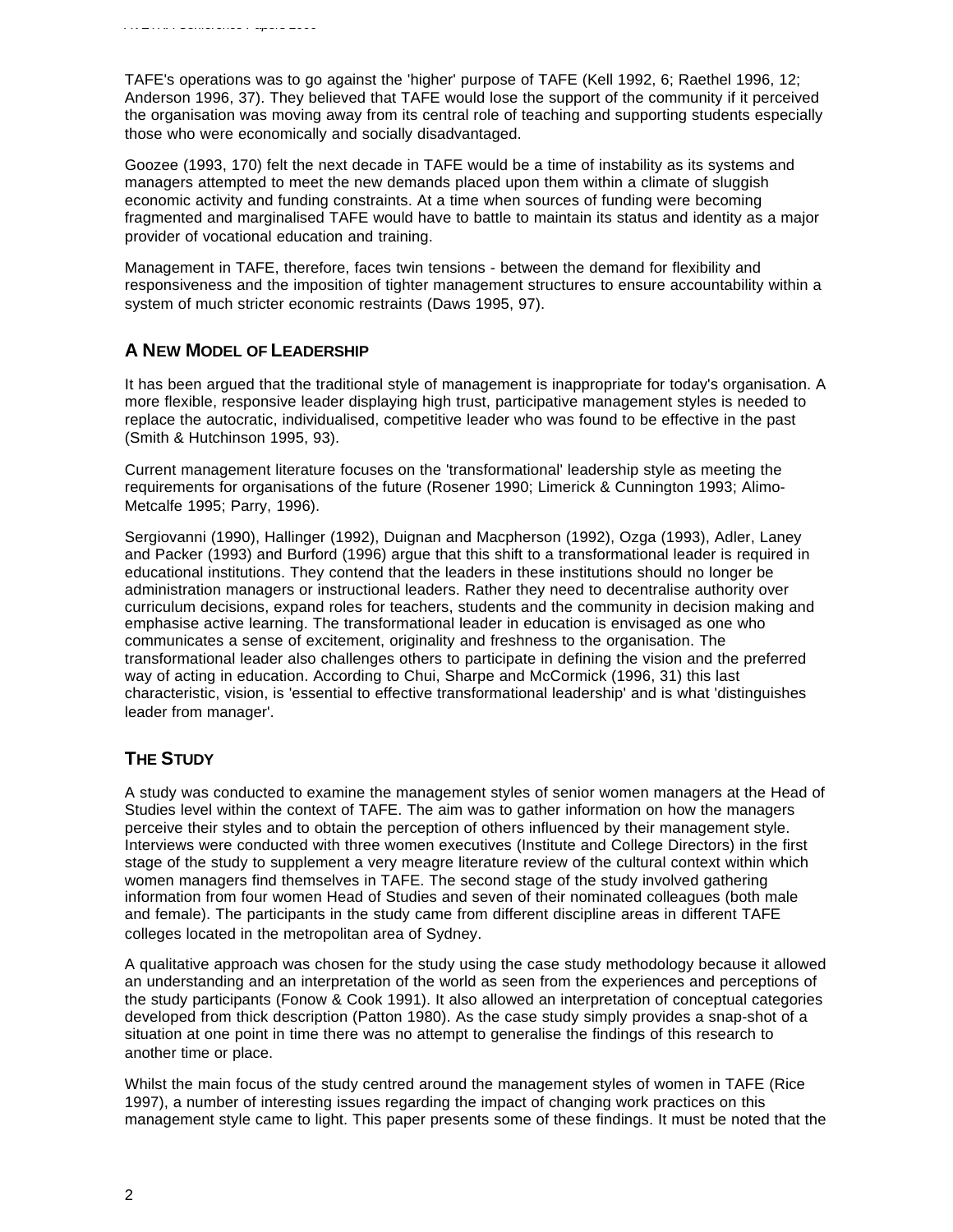words presented on the following issues are not necessarily direct quotes from participants in the study. In some cases their words have been paraphrased to allow for clearer sentence structure.

## **THE CHALLENGES**

The change in the political context in which TAFE operates was seen as the major cause of structural and cultural change in TAFE. There was a recognition that the economic rationalist model or philosophy being embraced by past and present governments has driven TAFE to alter both the way it delivers vocational education and training and the way this education is financed. The study participants perceived the difficulties for TAFE were in coming to terms with the resulting increase in competition and the destruction that could result from a loss of focus on TAFE's traditional role. They said:

This new philosophy is at odds with the values that we hold near and dear with respect to the educational philosophy which underpins what we do and... the strong sense of social justice which we have been committed to.

TAFE is operating in an environment of tangible political intervention under an economic rationalist approach that has not given itself time for reflection. How the economic rationalist approach affects what TAFE actually does, what TAFE's core business really is and how the two can live cohesively has not been well thought through.

Economic rationalism is destroying TAFE...Managers in TAFE, while fighting for their survival, are constrained by their lack of knowledge of where TAFE is going and what they are supposed to be doing.

One of the major implications of the 'new' approach to vocational educational and training has been a perceived reduction of resources to manage the TAFE system. Participants in the study felt that the concentration on dollars caused a loss of staff expertise, a loss of flexibility in decision making and a deviation away from TAFE's traditional 'second chance' education role:

When there is not a lot of money around the way of resolving the tension for an institute to operate and do more with fewer funds is to centralise. If you actually want people to produce good things in colleges they have to have ownership and this ownership is lost with centralisation. The situation creates an 'us and them' mentality and a lack of responsibility.

There is a conflict between being flexible and proactive and the enormous restrictions placed on what managers can do, how they can do it and how much they have got to do it with. No-one has identified how managers can cross the great gulf between what they are asked to do and how they actually do it given the structural, process and financial constraints placed on them.

I know that if we don't get the income, if we're not out there promoting fee-for-service courses and trying to raise funds we will be in dire straits.

There are a lot more limitations on managers in terms of budgetary constraints in the current climate with TAFE becoming more and more dollar driven. This could make managers fairly ruthless in what they are doing and they could actually suffer a loss of flexibility in using their common sense in making decisions about things like class sizes because they are so concerned about cost pressures.

#### A number of the nominated colleagues commented on the perception that the Heads of Studies spent a disproportionate amount of time on administrative matters instead of on their educational leadership role:

Many managers in TAFE (particularly at senior levels) do not get around the colleges enough to see what's going on.

Managers work off crisis management most of the time with the paper work tying them down to the detriment of meeting educational goals and objectives.

The main problem for managers within TAFE is their concentration on administrative matters at the expense of keeping up to date with what is happening educationally.

Managers can no longer afford to be involved in the operational paper work that can be handled by lower level managers.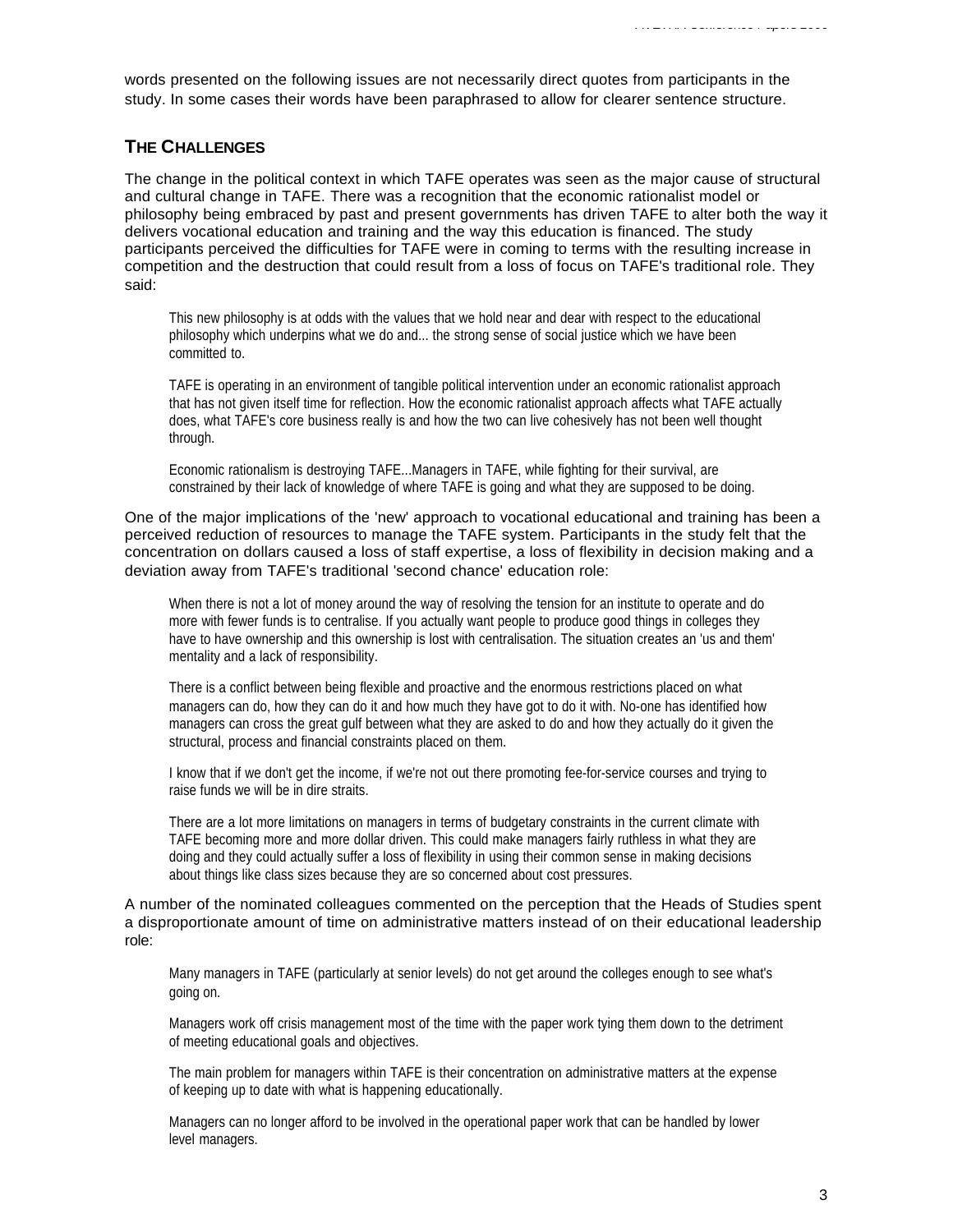# **THE MANAGERS**

Future TAFE managers need the 'soft' or 'people' skills that have been described by many management theorists (Feuer 1988; Randell 1993; Smith & Hutchinson 1995) according to the participants in this study. Words used by participants to describe these managers included integrity, honesty, sincerity, humbleness, courage, openness, trust, empowering, supporting, developing, empathetic, flexible, team centred, adaptable, encouraging, approachable, fair and ethical. Specifically it was said that:

There are a number of strengths required by managers if they are going to lead TAFE through the changes that are currently and constantly occurring. These include courage - the courage of your convictions, the courage to speak, the courage to be different, the courage to be non-conforming, the courage to lead when it would be easier to sit, the courage to confront issues when it would be easier to just ignore them. Judgement is also important - judging people, judging the situation, seeing the situation and coming to conclusions from it readily. Being able to see the way forward is another important strength. Managers must support others to make decisions - they must empower them to run with the decisions and the carry them forward. Above all managers must care - they must care about the people and the community they are serving.

The management style has to be less directive and more collaborative with the best results coming from people who are working as a team, who are working in cooperation, who have the same sense of objective about where they are trying to go.

A management style that emphasises ownership and empowerment rather than autocracy is required otherwise staff work every way they can to buck the system. Managers need to be out there with the staff, discovering their potential.

Managers need to be informed about what is happening in the training market. They need a good education and understanding of education and the trends in education. Managers have to be flexible and ready to change with the times.

Managers should be there to support their staff.

#### **DISCUSSION**

TAFE is operating in an unstable, uncertain environment with demands from the government and the community for a more flexible, competitive and cost effective vocational education and training system driving organisational changes.

There was some apprehension exhibited by the participants in this study about many of these changes with the feeling that they could compromise TAFE's traditional role in the vocational education and training sector - a role that has provided 'second chance' education to many who would otherwise miss out.

These changes were linked to economic rationalism - a model seen as bringing private sector managerialist procedures to the public sector in an effort to enable stricter accountability for public funds.

Budgetary constraints resulting from this move were seen to restrict the ability of managers to operate in a flexible and proactive way. It was felt by some that the new TAFE operating environment did not support risk takers but instead engendered a fear of breaking the rules and regulations that still dominated the system.

Positive outcomes from the changes in TAFE were perceived to include a shift to a customer and quality focus, the implementation of new technologies and a recognition that access and equity should be part of the mainstream education system.

While the participants in the study were certainly concerned with the changes occurring in TAFE they also felt TAFE was strong enough to survive the movement to a competitive environment. They recognised the need, though, for TAFE managers to become more strategic in their problem solving and decision making. This movement, they felt, was difficult given the current reporting requirements requirements that necessitated Heads of Studies be involved in administrative and operational functions at the expense of higher level duties.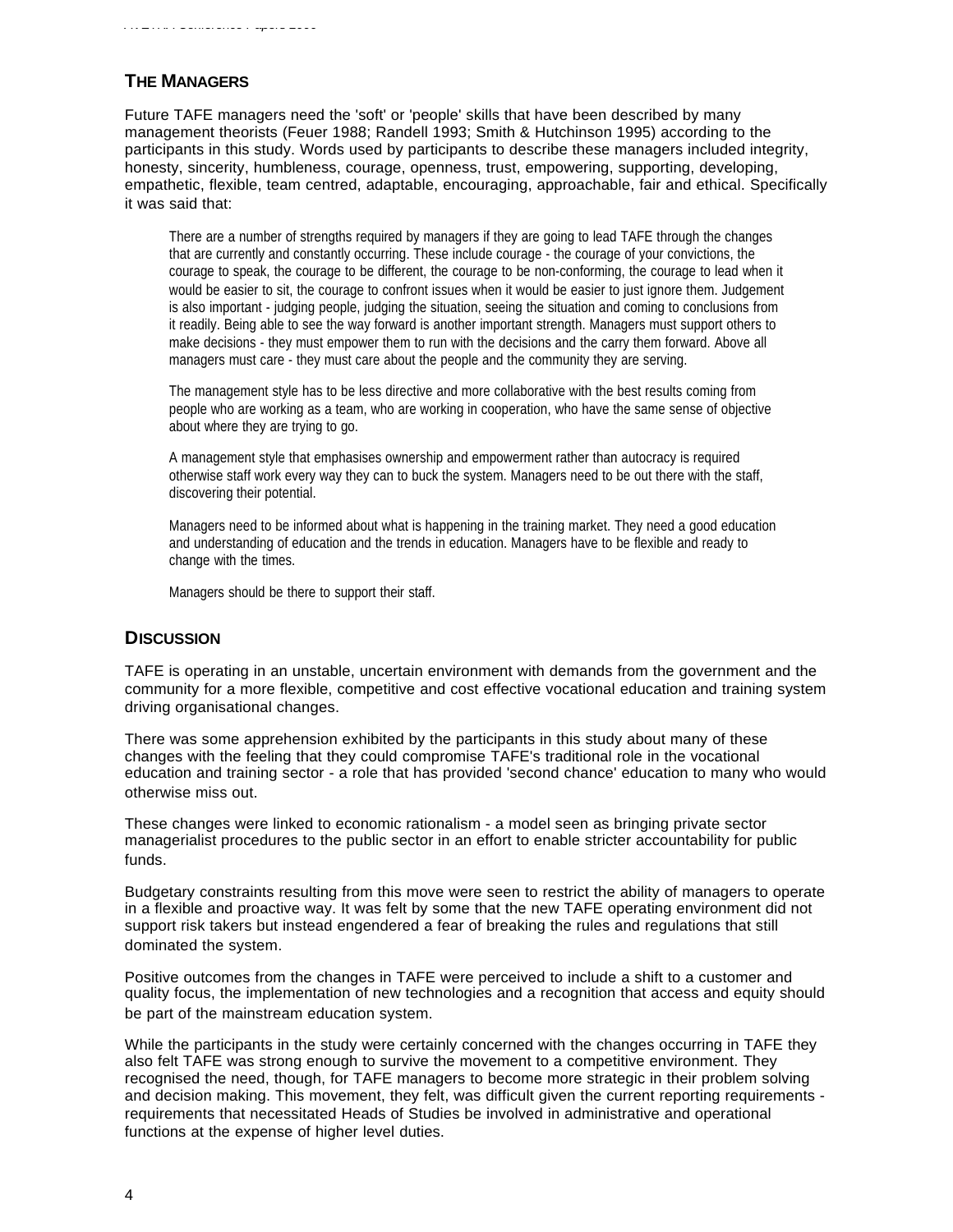Sinclair and Marriott (1990) found the introduction of managerialism in public service organisations promoted bureaucratisation and centralism through an increase in control over budgets and accountability. For organisations trying to become more responsive to their external environment this poses a huge problem. This problem was related to management styles by Ozga (1993) who asserted that the demands of the external environment were causing anxiety and distrust within educational institutions making it difficult to establish the supportive culture needed within these organisations. Managers, in this case, use traditional, authoritative styles instead of the transformational styles that are linked with effective leadership.

These 'traditional' management styles, though, are not relevant in the current TAFE climate where people are being asked to cope with enormous changes. When participants in the study were asked about the management styles needed within TAFE they responded by outlining the manager described by Rosener (1990), Limerick and Cunnington (1993) and Smith and Hutchinson (1995) as the interactive, collaborative individual. That is, the executive in this study perceived that a transformational manager was needed in TAFE to cope with the changes occurring in the organisation.

#### **IMPLICATIONS AND RECOMMENDATIONS**

The ability for managers to use the transformational style of leadership is very much determined by the structure, culture and climate of the organisation in which they manage.

TAFE, though, is still hierarchical, it is still dominated by rules and regulations and, according to the participants in this study, it is still inflexible and unsupporting of risk takers who wish to operate in a proactive way. Many of the managers actually appeared stifled in their management style expressing a concern with what they could and could not do in the current climate. Powell (1993, 54) also recognised this conundrum and believed 'in many settings, individuals cannot deviate from traditional standards of behaviour without taking considerable personal risk'. It is the level of personal risk that concerns some of the managers in this study.

The belief that budgetary constraints could force managers into a management style more reminiscent of the traditional authoritarian style is also an important concern.

If the TAFE organisation is going to rely on its managers to successfully lead it through the coming years then these issues have important implications. TAFE, as an organisation, must be prepared to accept and support the transformational management style if it is to become an accepted way of managing.

A fundamental cultural change must accompany the structural changes currently being implemented to enable managers to cope in the new environment. The paradox between the necessity for a creative culture that supports transformational management styles and the need for increased accountability must be addressed. While the participants in this study believe the transformational style of leadership will address this need their concerns for more flexibility within existing structures must be acknowledged.

A perceived lack of knowledge of TAFE's strategic direction was another constraint on managers identified in the study. Concern was expressed with the lack of knowledge of a vision for TAFE and how different its future role would be compared to its traditional 'social' role. Arguments and viewpoints abound in the literature about the direction TAFE should be pursuing and how this direction is going to impact on the role of TAFE in vocational education and training. This direction should be clarified and communicated to TAFE personnel who can then direct their energies toward achieving established goals.

The lack of knowledge of strategic direction appeared to impact directly on the ability of managers to be truly transformational. Parry (1996, 3) remarked that too often managers are tied down fighting fires that erupt on a daily basis at work to be able to think clearly about where their organisations are going. This prevents them from enunciating and communicating the future to others. This study identified the need for Heads of Studies to become less involved in the day to day operational running of their colleges and more involved in the educational planning for the future of TAFE.

TAFE management needs to examine why this transition is so difficult to make. Why, if people agree the Heads of Studies should be divesting themselves of low level administrative tasks, do they